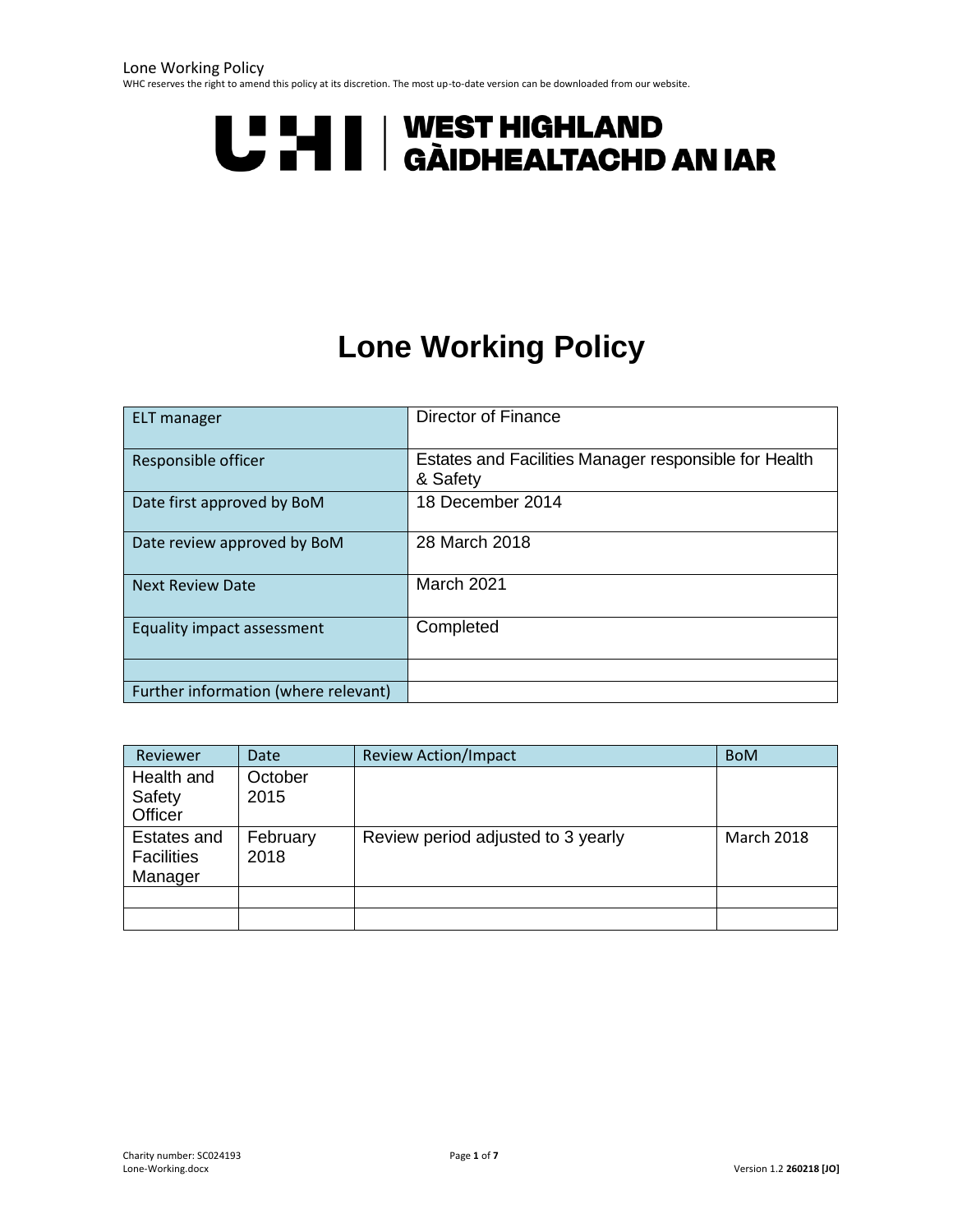# **Contents**

| 1. |     |  |
|----|-----|--|
| 2. |     |  |
| 3. |     |  |
| 4. |     |  |
| 5. |     |  |
| 6. |     |  |
|    | 6.1 |  |
|    | 6.2 |  |
|    | 6.3 |  |
|    | 6.4 |  |
| 7. |     |  |
| 8. |     |  |
| 9. |     |  |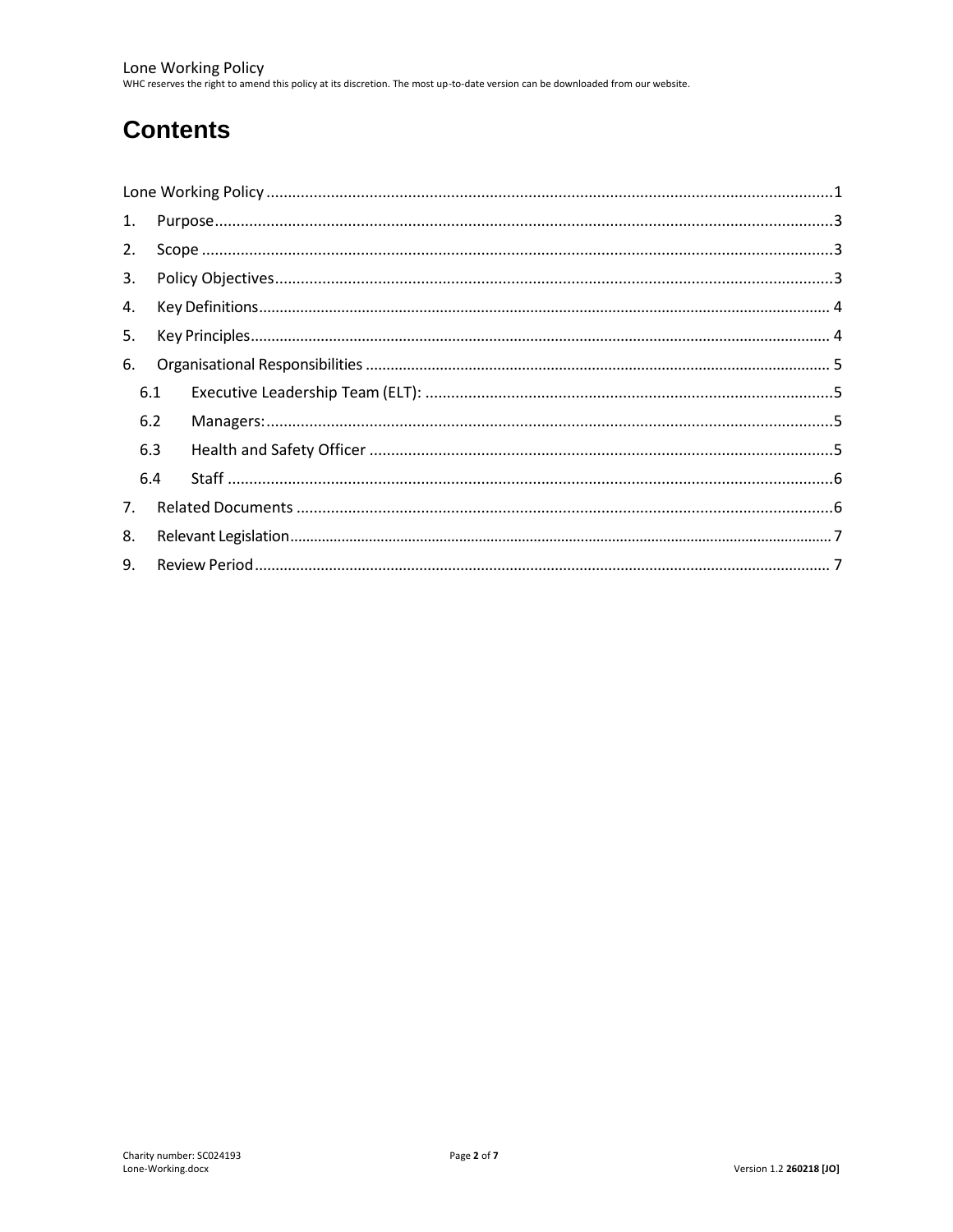### <span id="page-2-0"></span>**Lone Working Policy**

### **1. Purpose**

This policy has been developed as part of the College's ongoing commitment to ensure the health and safety of its employees and those persons affected by its work activities.

There is no specific legislation on lone working, however, the general duties of the Health and Safety at Work etc. Act will apply.

- 1.1 The purpose of this policy is to ensure so far as is reasonably practicable, that employees who work alone are not exposed to risks to their health and safety, and outline steps to reduce and improve personal safety.
- 1.2 This document will outline responsibilities and how the risks from Lone Working will be managed.

### <span id="page-2-1"></span>**2. Scope**

This policy applies to all West Highland College UHI employees, casual workers and contractors undertaking work on behalf of the College who for significant periods of their working time, are engaged in activities which places them in a situation without direct access to other staff, or without direct supervision, during an activity that places a person at significant risk of exposure to a hazard or number of hazards.

All departments and learning centres are required to have in place local arrangements that comply with this policy.

### <span id="page-2-2"></span>**3. Policy Objectives**

The aim of this policy is to ensure, so far as is reasonably practicable, to:

- 3.1 ensure that staff who work alone are not exposed to undue risks to their health and safety
- 3.2 ensure compliance with legislative requirements
- 3.3 outline the steps to reduce and improve personal safety for staff who work alone
- 3.4 highlight potential risks so that appropriate control measures can be put in place
- 3.5 raise awareness of safety issues related to lone working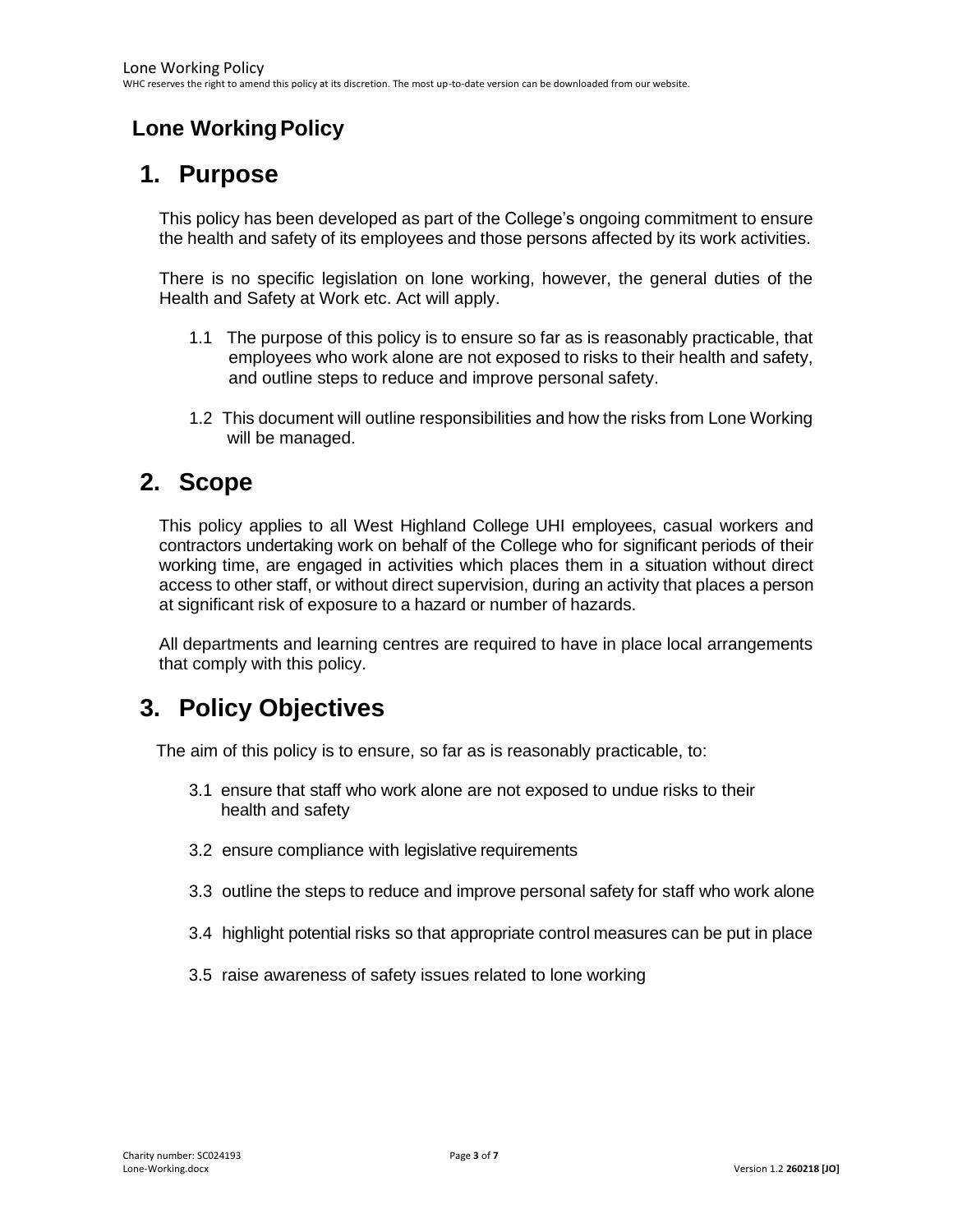# <span id="page-3-0"></span>**4. Key Definitions**

Lone worker - for the purpose of this policy, is defined as a member of staff, casual worker or contractor who works in isolation from their colleagues without close or direct supervision. Examples include (but are not limited to):

- staff working alone in premises such as Centre or Support staff
- staff working at remote College Centres
- staff working outside of normal working hours for instance in the library, at customer services desks, maintenance staff etc.
- staff travelling on remote roads for College business reasons
- staff travelling in areas for College business reasons with little or no phone coverage
- staff working at home for agreed College business reasons

Predictive Risk Assessment – A risk assessment is a careful examination of what, within a work environment, could cause harm to people, so that potential hazards can be identified and controls put in place to minimise risk. A risk assessment form can be used to collate all the relevant information and record any significant risks.

Dynamic Risk Assessment - This term is often used to describe the day-to-day judgments employees have to make at work in respect of any unpredictable event that may occur. They are not normally recorded at the time because they are about making

## <span id="page-3-1"></span>**5. Key Principles**

The college will:

- 5.1 Identify through a risk assessment approach, members of staff that fall within the definition of lone workers and those that work in isolated situations.
- 5.2 Support any employees whose working arrangements will see them working in a 'Lone Worker' situation.
- 5.3 Increase staff awareness of potential risks and safer working practices relating to lone working.
- 5.4 Make arrangements to provide appropriate training to employees, maintain a record of that training and review as appropriate, specific judgments in certain situations although they may be recorded later.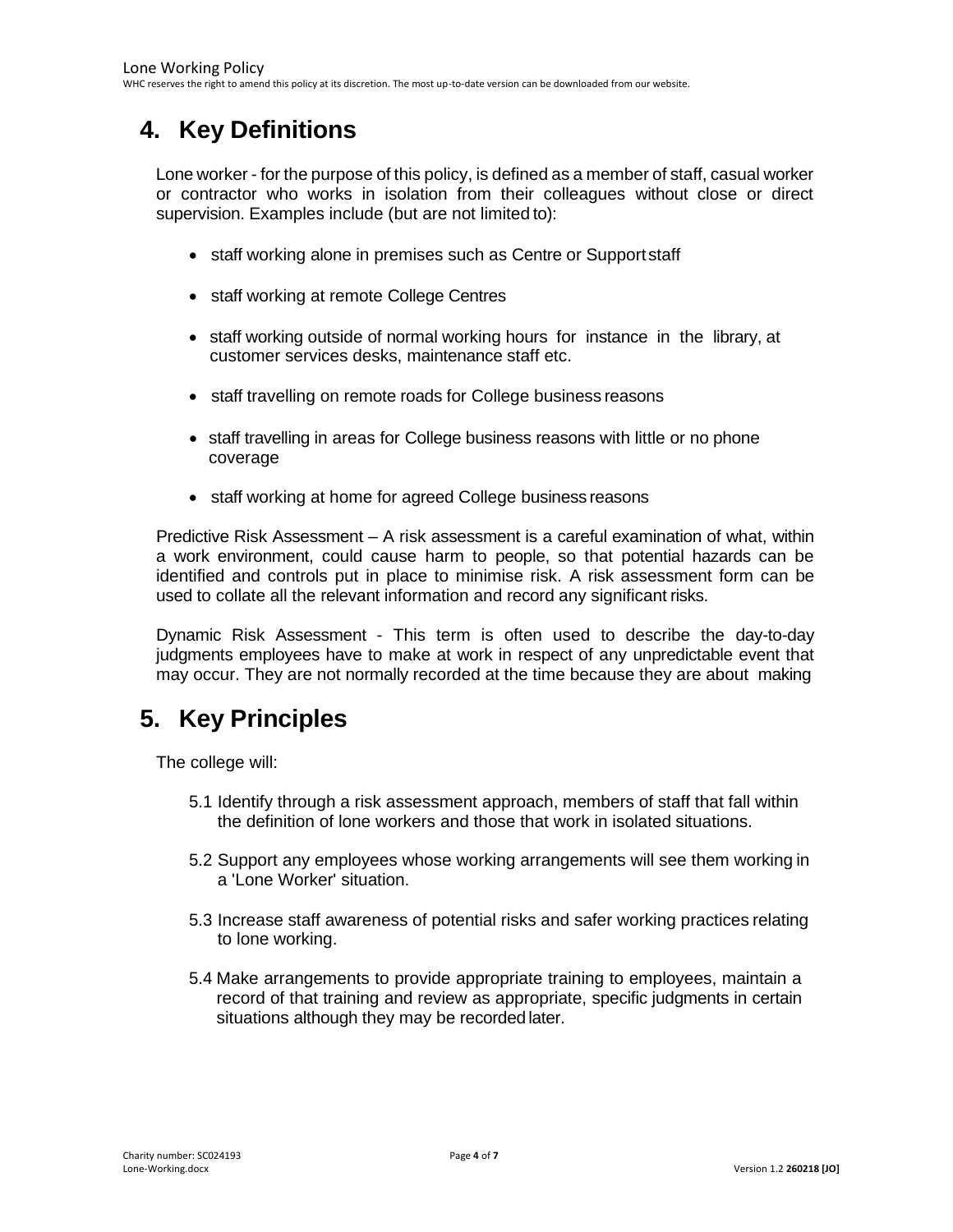# <span id="page-4-0"></span>**6. Organisational Responsibilities**

#### <span id="page-4-1"></span>**6.1 Executive Leadership Team (ELT):**

ELT are responsible for:

- Ensuring that the management of Lone Working within the organisation is adhered to under the Health and SafetyPolicy.
- Ensuring that training is in place to support this policy
- Providing sufficient resources or by ensuring that a 'Safe System of Work' is in place at each location or for other occasions when lone working occurs.
- Monitoring and updating this policy as appropriate.

#### <span id="page-4-2"></span>**6.2 Managers:**

Managers are responsible for:

- Identifying all their staff likely to work regularly in isolation from their colleagues.
- Assessing the foreseeable risks that such lone workingpresents.
- Having assessed the risks, for deciding whether lone working is reasonable or not in these situations.
- Reporting to their Manager any situation where the risks cannot becontrolled.
- If lone working is considered reasonable, then the manager must ensure that suitable precautions are in place, suchas:
	- Mobile telephones/radios
	- Team working
	- Giving information on known risks
	- Reporting in procedures
	- Personal alarms
	- Recording identified risks on the local risk register.
- Ensuring all their staff that work alone are made aware of this policy at their induction and reminded periodically as appropriate.
- Ensuring that they hold valid contact numbers for College managers in line with the college Emergency Management Procedure
- Ensuring that risk assessments are carried out and reviewed regularly or when there is a significant change in circumstances.

#### <span id="page-4-3"></span>**6.3 Health and Safety Officer**

The Health and Safety Officer will:

- Develop and deliver Lone Working training asrequired
- Advise employees on risk assessments and procedures for LoneWorking
- Report and incidents/accidents to the HSE when required as per current Health and Safety legislation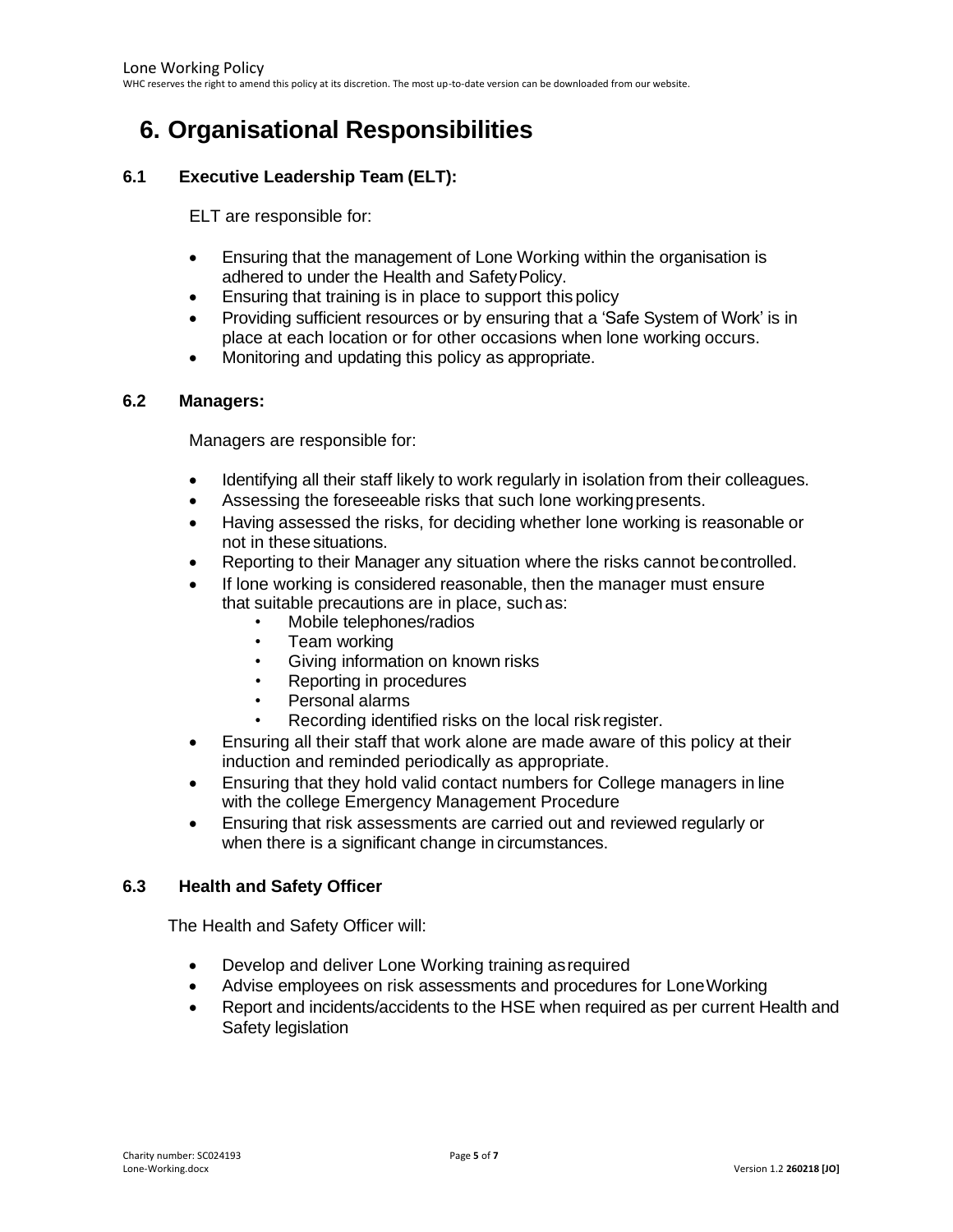#### <span id="page-5-0"></span>**6.4 Staff**

Staff are responsible for:

- Taking reasonable care of themselves and others affected by their actions or omissions,
- Identifying and reporting any activity carried out by them which will involve them working alone for more than one hour.
- Complying with any precautionary measures including guidelines laid down by managers such as a "buddy system".
- Providing any of the following information that may be needed to set up a safe system of work:
	- Working alone at the beginning and end ofthe normal working hours
	- Daily out of base workplace
	- Detail of the make, model, colour and registration number of the vehicle being used.
	- Notifying any changes to the daily out of base work plan (i.e. ad-hoc or "spur of the moment" visits).
	- Informing key person ("buddy") on return to base.
- Reporting to their managers any unsafe or potentially unsafe situations (near miss), and to report incidents in which violence or aggression or threats using the internal incident reporting procedure.
- Taking reasonable care for their own safety and that of others and not to expose them to unnecessary risk.
- Attending any relevant training provided.
- Ensuring their emergency contact details are up to date on CASCADE and include both mobile and land line numbers.
- Being fully aware of this Policy and associated procedures.
- Assisting their Manager in undertaking risk assessment

#### <span id="page-5-1"></span>**7. Related Documents**

To help with the application of this policy you may find it useful to read the following:

Health and Safety Policy Emergency Management Procedure Adverse Weather Procedure Flexible Working Procedure Fire & Evacuation Procedure Accident & Incident Reporting and Investigation Code of Practice First Aid Procedure Driving at Work Policy Staff Learning & Development Strategy, Policy & Procedure Framework